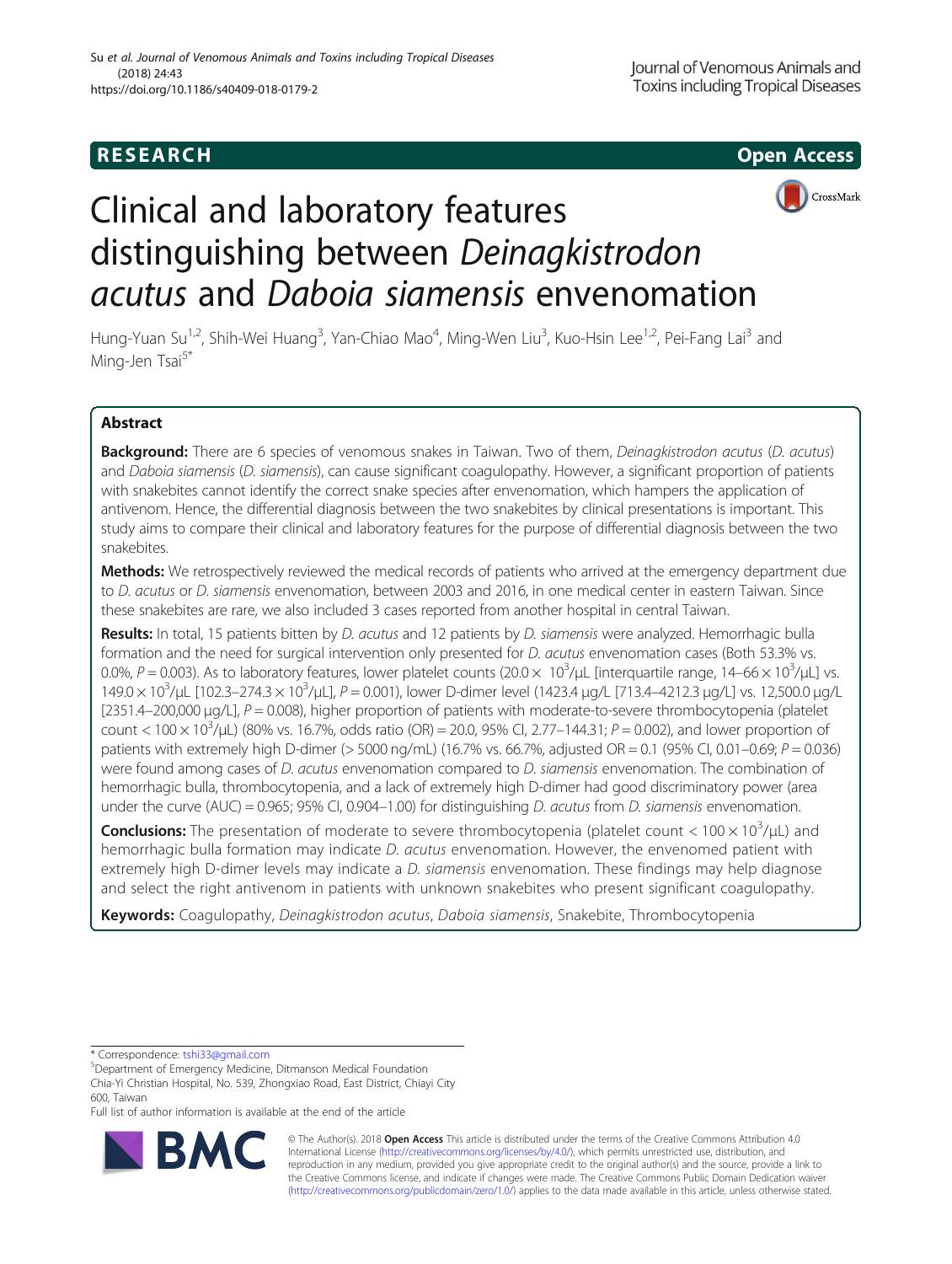## Background

Snake envenomation is a serious and important public health issue worldwide, including in Taiwan [\[1](#page-7-0), [2](#page-7-0)]. Taiwan is a natural habitat for more than 40 snake species, including 6 types of venomous snakes with clinical importance, namely: Protobothrops mucrosquamatus (Taiwan habu), Trimeresurus stejnegeri (Taiwan bamboo viper), Deinagkistrodon acutus (D. acutus), Daboia siamensis (D. siamensis), Bungarus multicinctus (banded krait), and Naja atra (Taiwan cobra) [\[3](#page-7-0), [4](#page-7-0)]. Among the abovementioned venomous species, the first 4 belong to the Viperidae family, which possess hemotoxic venom that can cause varying degrees of bleeding tendency in humans. In general, most patients with Taiwan habu or Taiwan bamboo viper envenomation present with local hemotoxic effects; however, the manifestation of systemic coagulopathy is rare and mild [\[5](#page-7-0)]. A previous study by Chen et al. had reported only 6% of Taiwan habu and 0% of Taiwan bamboo viper envenomation presenting coagulopathy and less than 1% of Taiwan habu presenting severe coagulopathy [\[6](#page-7-0)]. However, in D. acutus and D. siamensis envenomation, systemic coagulopathies including thrombocytopenia, prolonged prothrombin time (PT), activated partial thromboplastin time (APTT), fibrinogen consumption and D-dimer production are common [[7](#page-7-0)–[9\]](#page-7-0).

D. acutus, also called the hundred pacer, is the largest snake of the crotalinae subfamily in Taiwan [[4](#page-7-0)]. This species can inject a large amount of venom at each envenomation, with the venom containing several hemotoxins including pro-coagulation proteins, such as thrombin-like enzyme (TLE), as well as anticoagulation proteins, such as factor IX/X inhibitor and platelet aggregation inhibitor [[10](#page-7-0)–[13\]](#page-7-0). D. siamensis, which belongs to the viperinae subfamily, has venom composed of mixed hemotoxins, including pro-coagulation proteins, such as factor V, IX, and X activator, protease inhibitors, and phospholipase A2 [ $13-15$  $13-15$ ]. The main habitats of *D. acutus* and *D. siamensis* are very similar and both are distributed from the eastern to southern regions of Taiwan [[3\]](#page-7-0). Victims of these two snakebite types are rare and only account for 2.4% (D. acutus) and 2.9% (D. siamensis) of the total venomous snakebites in eastern Taiwan [[16](#page-7-0)]. In addition to Taiwan, these two snakes are also concurrently distributed in other Southeastern Asian countries, such as Laos and Vietnam and southern China [[17](#page-7-0)].

Currently, the definitive treatment for these types of snakebites is horse-derived antivenom, specific for D. acutus and D. siamensis. However, previous studies have shown that about 30% of patients with venomous snakebites were unable to identify the correct snake species [[3,](#page-7-0) [6\]](#page-7-0). This leads to difficulty in administering the correct antivenom, especially in those patients with significant coagulopathy. Although the concurrent use of two specific antivenoms may be practiced clinically, the high cost in generating antivenom, low inventory, and its side effects, such as serum sickness, should also be considered [[18](#page-7-0)–[21\]](#page-7-0). The correct clinical differential diagnosis between these two types of snakebites is paramount.

Unlike four other types of venomous snakebites were well investigated in Taiwan, there is still a lack of data to distinguish clinical features between D. acutus and D. siamensis envenomation. The aim of this study was to investigate the clinical and laboratory differences between *D. acutus* and *D. siamensis* envenomation, which can help emergency physicians make correct clinical diagnosis, especially in those patients with systemic coagulopathy but unknown snake envenomation.

## **Methods**

## Study population

We conducted a retrospective study of patient data on *D*. acutus and D. siamensis envenomation, who were admitted to the Hualien Tzu Chi Medical Center, the only medical center in eastern Taiwan, between 2003 and 2016. The patient data collection methodology was previously described [\[5](#page-7-0), [16](#page-7-0)]. Briefly, patient medical records were collected for those admitted with snakebites, using the computerized chart system and International Classification of Diseases, 9th Revision, Clinical Modification codes 989.5, E905.0, E905.9, E906.2, and E906.5. For D. acutus and D. siamensis envenomation, classification of the snake species was based on patient identification from a photograph taken by cell phone, or bringing the snake to the emergency department (ED). We only included patients with venomous snakebites who received specific antivenoms for D. acutus or D. siamensis and excluded those without receiving antivenom for suspicion of dry bite. Patients who could not confirm the correct snake species and who received more than one type of antivenom were also excluded. Three authors independently reviewed the clinical records of the included patients to confirm that each patient had a relevant history, typical manifestation, and consistent antivenom administration.

Due to the rare incidence of *D. acutus* and *D. siamen*sis envenomation, we also searched case reports of D. acutus or D. siamensis envenomation in Taiwan registered during the most recent 10 years in the literature. However, only Cheng et al. had published 3 cases of D. acutus envenomation from Taichung Veterans General Hospital in 2017 [\[7](#page-7-0)]. After contacting the author, we obtained the de-identifiable patients' original data and included the 3 patients in the study.

## Demographic data and definition of variables

Patients' age, gender, site of snakebite, comorbidities, envenomation details, clinical presentation, laboratory results, treatment, initial antivenom therapy timing, and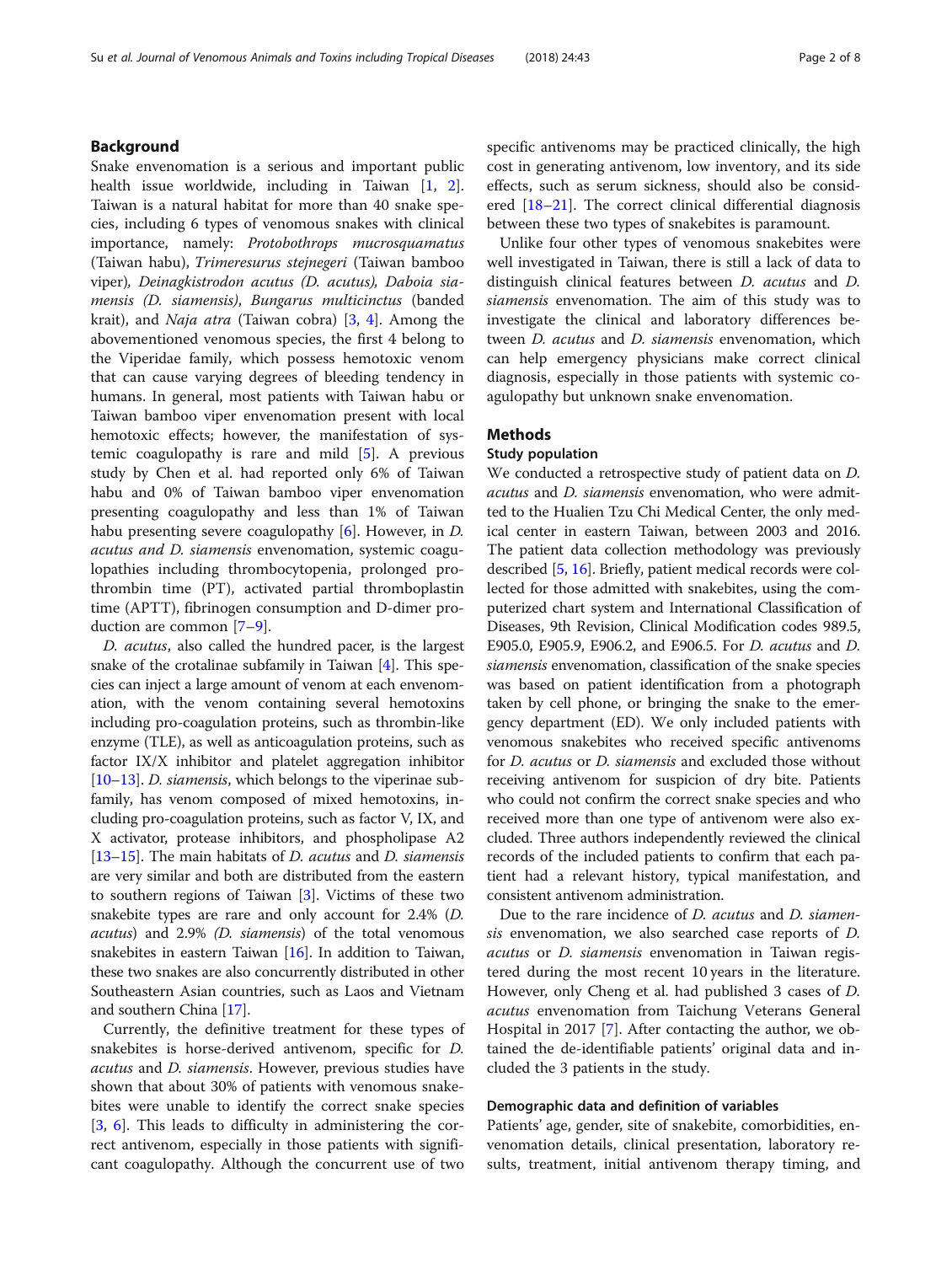total antivenom dose were analyzed. The laboratory analysis included initial patient data obtained upon arriving at the ED, including hematology, biochemistry, and coagulation profiles. We defined leukocytosis as a white blood cell count (WBC) of  $> 11.0 \times 10^3/\mu L$ ; moderate-to-severe thrombocytopenia as a platelet count of  $< 100 \times 10^3/\mu L$ [[22](#page-7-0)]; non-coagulation in prothrombin time (PT) and activated partial thromboplastin time (aPTT) as either PT or aPTT beyond laboratory upper limits; fibrinogen consumption as fibrinogen levels of  $<$  1.0 g/L; extremely high D-dimer levels > 5000 ng/mL [\[23\]](#page-7-0); acute renal impairment as creatinine levels  $> 1.4$  mg/dL [\[8](#page-7-0)]; and venom-induced consumption coagulopathy as a disseminated intravascular coagulation (DIC) score  $\geq$  5 points [[24](#page-7-0), [25\]](#page-7-0). All the reference standards had been checked for consistency during the study period. If the laboratory value was beyond the laboratory upper or lower limit, it was recorded as the upper or lower limit, respectively. If the patient's initial laboratory tests were not performed in the ED, this was recorded as a missing value in the database. All patient records and information were de-identified and anonymized before the analysis. The institutional review board of the Hualien Tzu Chi Medical Center approved the study protocol (IRB106–128-B).

## Statistical analyses

The normality of the quantitative variables' distribution was tested by the Kolmogorov-Smirnov test  $(P > 0.10)$ . Comparison of continuous variables between the two types of snakebites was conducted using the Mann-Whitney U-test or Student's  $t$  test, depending on variable distribution. The chi-square test or Fisher's exact test was applied for categorical variables as appropriate. Normally distributed data are expressed as mean ± standard deviation (SD), while non-parametric data were expressed as the median [25th–75th interquartile range]. All statistical tests were two-tailed while a  $P$  value of  $< 0.05$  was considered statistically significant. Odds ratios (ORs) were calculated using logistic regression analysis. In addition, receiver operating characteristic (ROC) curves for different combination of the significant variables were calculated to determine which clinical manifestations can distinguish these two types of snakebite. All data were analyzed through the software SPSS, version 12.0 (IBM Corp.; Armonk, NY, USA).

## Results

Respective totals of 15 and 12 patients with D. acutus and *D. siamensis* envenomation were analyzed. Among them, 2 patients of each envenomation type identified the species by bringing the snake to the ED; the remaining patients identified the species by a photograph taken on a cell phone or by examining the standard pictures of Taiwanese venomous snakes provided by the Centers for Disease Control, R.O.C. (Taiwan).

## Demographic, clinical, and laboratory features

Comparisons of patient demographic, clinical, and laboratory characteristics are listed in Tables [1](#page-3-0) and [2.](#page-4-0) As to clinical features, there was no significant difference between the two types of snakebite in age, gender, bite location or elapsed time until hospital arrival (Table [1](#page-3-0)). Eight of 15 patients (53.3%) with D. acutus envenomation received surgical intervention (debridement, fasciotomy, or skin graft) due to suspicion of compartment syndrome by clinical symptoms (4 patients), or tissue infection or necrosis according to local findings (4 patients), but no *D. siamensis* envenomation patient underwent surgery ( $P = 0.003$ ; Table [1](#page-3-0)). Among the 8 surgical patients with *D. acutus* envenomation, mixed types of bacteria were detected in the surgical wounds of 5 patients (62.5%). Morganella morganii and enterococcus faecalis were the leading isolated pathogens (Table [3](#page-4-0)). In relation to local signs, hemorrhagic bulla formation was presented by more than half of the *D. acutus* envenomation patients, but by none of those with *D. siamensis* envenomation  $(53.3\% \text{ vs. } 0.0\%, P = 0.003; \text{ Table } 1).$  $(53.3\% \text{ vs. } 0.0\%, P = 0.003; \text{ Table } 1).$  $(53.3\% \text{ vs. } 0.0\%, P = 0.003; \text{ Table } 1).$ 

As to laboratory findings, both D. acutus and D. siamensis envenomation showed a certain degree of coagulopathy including thrombocytopenia, PT and aPTT prolongation, fibrinogen consumption, and elevated D-dimer levels (Table [1\)](#page-3-0). However, significantly lower platelet ( $P = 0.001$ ) and D-dimer levels ( $P = 0.008$ ), but higher PT  $(P = 0.025)$  and DIC scores  $(P = 0.036)$  were found in patients with *D. acutus* envenomation (Table [1\)](#page-3-0). A significantly higher proportion of patients with D. acutus envenomation presented with moderate-to-severe thrombocytopenia ( $P = 0.002$ ; OR = 20.0, 95% confidence interval [CI], 2.77–144.31) compared to patients with D. siamensis envenomation. However, a significantly lower proportion of patients with *D. acutus* envenomation presented with extremely high D-dimer levels compared to patients with *D. siamensis* envenomation ( $P = 0.036$ ; OR  $= 0.1$ , 95% CI, 0.01–0.69) (Table [2\)](#page-4-0). The two groups did not differ significantly in WBCs, hemoglobin, fibrinogen, liver or renal function tests, or in creatine kinase levels (Tables [1](#page-3-0) and [2\)](#page-4-0).

## Features distinguishing between Deinagkistrodon acutus and Daboia siamensis envenomation

We next measured and compared the discriminatory power of different combinations of clinical and laboratory features in distinguishing between D. acutus and D. siamensis envenomation by analyzing ROC curves (Fig. [1\)](#page-5-0). The results showed that the combination of thrombocytopenia, hemorrhagic bulla formation, and D-dimer levels ≤5000 ng/mL had the best discriminatory power. The AUC of this combined model was significantly higher than thrombocytopenia-alone (AUC = 0.965 [95% CI, 0.904–1.00] vs. 0.792 [95% CI, 0.623–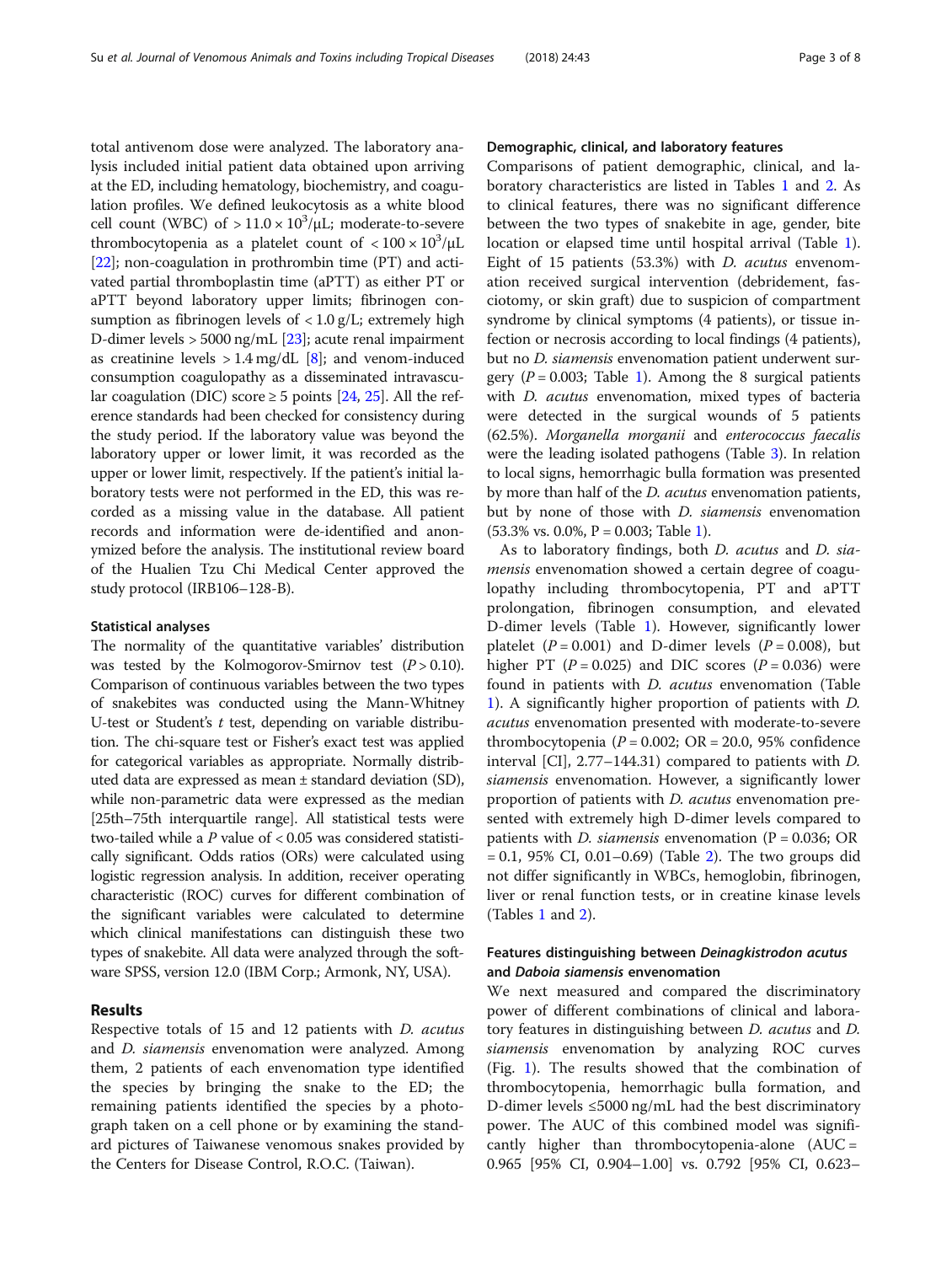|                                     | Deinagkistrodon acutus ( $n = 15$ ) | Daboia siamensis ( $n = 12$ )  | P value |
|-------------------------------------|-------------------------------------|--------------------------------|---------|
| Age                                 | $47.7 \pm 13.81$                    | $55.0 \pm 10.06$               | 0.140   |
| Male gender                         | 14 (93.3)                           | 9(75.0)                        | 0.294   |
| Season                              |                                     |                                |         |
| Summer & fall                       | 14 (93.3)                           | 6(50.0)                        | 0.024   |
| Winter and spring                   | 1(6.7)                              | 6(50.0)                        |         |
| Bite area                           |                                     |                                |         |
| Upper limbs                         | 10(66.7)                            | 10(83.3)                       | 0.408   |
| Lower limbs                         | 5(33.3)                             | 2(16.7)                        |         |
| Operation                           | 8(53.3)                             | 0(0)                           | 0.003   |
| Local signs                         |                                     |                                |         |
| Swelling                            | 15 (100)                            | 12 (100)                       | 1.000   |
| Ecchymosis                          | 9(60)                               | 4(33.3)                        | 0.252   |
| Hemorrhagic bulla                   | 8(53.3)                             | 0(0)                           | 0.003   |
| Time to arrive hospital (hr)        | $2.0(1-7.5)$                        | $7.5(1-12)$                    | 0.373   |
| Total dose of antivenom (vial)      | $6.0(4-10)$                         | $4.0(4-6)$                     | 0.067   |
| Duration of hospitalization (day)   | $5.0(2-27)$                         | $3.0(2-7)$                     | 0.183   |
| ED laboratory data:                 |                                     |                                |         |
| WBC $(\times 10^3/\mu L)$           | $10.3 \pm 2.98$                     | $12.1 \pm 3.90$                | 0.187   |
| Hb (g/dL)                           | $14.1 \pm 2.77$                     | $14.0 \pm 1.39$                | 0.889   |
| PLT ( $\times$ 10 <sup>3</sup> /µL) | $20.0(14-66)$                       | 149.0 (102.3-274.3)            | 0.001   |
| PT (sec)                            | 100.0 (100-100)                     | 75.0 (11-100)                  | 0.025   |
| aPTT (sec)                          | 150.0 (25-191) $(n = 14)$           | 29.0 (25-160)                  | 0.118   |
| Fibrinogen (g/L)                    | $0.5$ (0.25-0.93) ( $n = 13$ )      | $0.5(0.25 - 0.95)$             | 0.689   |
| D-dimer (µg/L)                      | 1423.4 $(713.4 - 4212.3)$ (n = 12)  | 12,500.0 (2351.4-200,000.0)    | 0.008   |
| DIC score                           | $7.0(5-7)$                          | $5.5(4-6)$                     | 0.041   |
| AST (IU/L)                          | 29.0 (22-35)                        | 36.0 $(24-101)$ $(n = 11)$     | 0.330   |
| ALT (IU/L)                          | 22.0 $(18.0-44.5)$ (n = 13)         | 25.0 (20-38)                   | 0.852   |
| BUN (mg/dL)                         | $14.0$ (10.8-19.5) (n = 14)         | 17.0 (12.5-30.8)               | 0.193   |
| CRE (mg/dL)                         | $0.9$ (0.78-1.33) (n = 14)          | $1.2(0.93 - 2.38)$             | 0.118   |
| CK (IU/L)                           | 242.0 $(213.5 - 748.0)$ (n = 13)    | 487.0 $(257-1444.5)$ $(n = 9)$ | 0.186   |

<span id="page-3-0"></span>Table 1 Comparison of clinical and laboratory characteristics between patients with Deinagkistrodon acutus and Daboia siamensis envenomation

Values shown are n  $(%)$  or mean  $±$  SD or median (interquartile range)

ALT alanine aminotransferase, aPTT activated partial thromboplastin time, AST aspartate aminotransferase, BUN blood urea nitrogen, CK creatine kinase, CRE creatinine. DIC disseminated intravascular coagulation, Hb hemoglobin, PLT platelet count, PT prothrombin time, WBC white blood cell count

0.961],  $P = 0.017$ ). Moreover, the presentation of both thrombocytopenia and hemorrhagic bulla was also a more apt predictor for  $D$ . *acutus* envenomation (AUC = 0.924 [95% CI, 0.820–1.00];  $P = 0.06$ , when compared to thrombocytopenia-alone;  $P = 0.097$ , when compared to the combined model of thrombocytopenia, hemorrhagic bulla and low D-dimer levels) (Fig. [1\)](#page-5-0).

## **Discussion**

In this retrospective study, we discovered that the presentation of hemorrhagic bulla formation and the type of surgical intervention are clinical features indicating D. acutus envenomation. The laboratory findings of

moderate-to-severe thrombocytopenia may indicate D. acutus envenomation while cases of patients with extremely high D-dimer levels most likely resulted from D. siamensis envenomation. Combining the clinical manifestations of thrombocytopenia, hemorrhagic bulla formation and D-dimer levels can help us to distinguish between these two snakebite types.

Different from the other two venomous snakes of the Viperidae family, Taiwan habu and Taiwan bamboo viper, severe systemic coagulopathy with a DIC score  $\geq 5$ can be found in most instances of  $D$ .  $acutus$  (86.7%) and D. siamensis (58.3%) envenomation (Table [2\)](#page-4-0). This proportion is far higher than that of the Taiwan habu  $\left($  < 1%)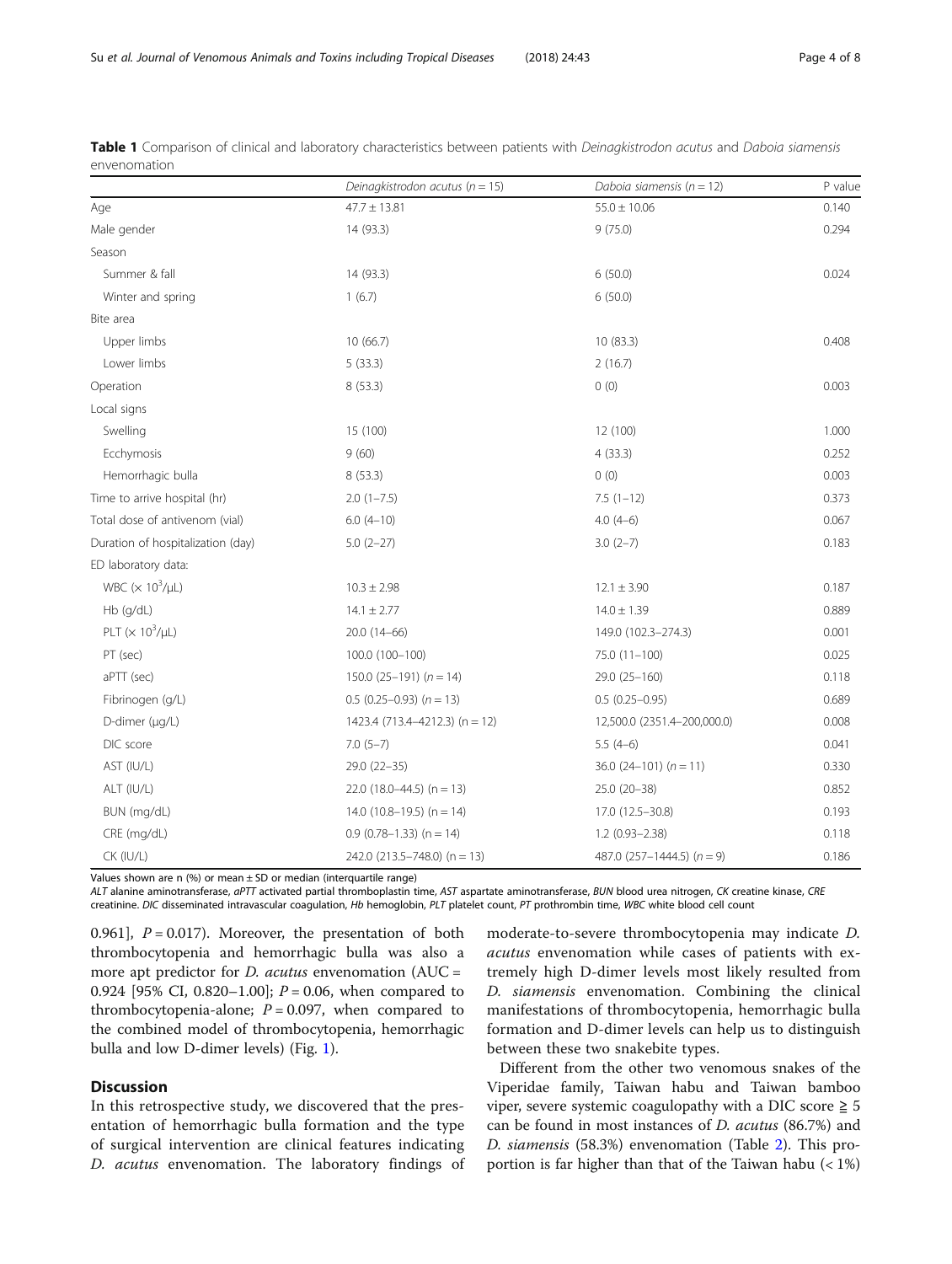|                                                                      | Deinagkistrodon acutus ( $n = 15$ ) | Daboia siamensis $(n = 12)$ | P value | OR (95% CI)          |
|----------------------------------------------------------------------|-------------------------------------|-----------------------------|---------|----------------------|
|                                                                      | n(%)                                | n(%)                        |         |                      |
| Leukocytosis (WBC > $11.0 \times 10^3/\mu L$ )                       | 8(53.3)                             | 8(66.7)                     | 0.696   | $0.57(0.12 - 2.75)$  |
| Moderate-to-severe thrombocytopenia<br>(PLT < $100 \times 10^3$ /uL) | 12(80.0)                            | 2(16.7)                     | 0.002   | 20.00 (2.77-144.31)  |
| Noncoagulation in aPTT                                               | 11(73.3)                            | 4(33.3)                     | 0.057   | 5.50 (1.05-28.88)    |
| Noncoagulation in PT                                                 | 13 (86.7)                           | 7(58.3)                     | 0.185   | $4.64(0.71 - 30.42)$ |
| Fibrinogen consumption $(< 1 q/L)$                                   | 10 (76.9)                           | 9(75.0)                     | 1.000   | $1.11(0.18 - 6.97)$  |
| Extremely high D-dimer (> 5000 ng/mL)                                | 2(16.7)                             | 8(66.7)                     | 0.036   | $0.10(0.01 - 0.69)$  |
| $DIC$ score $\geq$ 5                                                 | 13 (86.7)                           | 7(58.3)                     | 0.185   | $4.64(0.71 - 30.42)$ |
| Acute renal impairment (CRE > 1.4 mg/dL)                             | 3(20.0)                             | 5(41.7)                     | 0.398   | $0.35(0.06 - 1.93)$  |

<span id="page-4-0"></span>Table 2 Laboratory characteristics of patients with Deinagkistrodon acutus and Daboia siamensis envenomation

Values shown are n (%). N/A not applicable

aPTT activated partial thromboplastin time, AST aspartate aminotransferase, BUN blood urea nitrogen, CI confidence interval, CK creatine kinase, CRE creatinine, DIC disseminated intravascular coagulation, OR odds ratio, PLT platelet count, PT prothrombin time, WBC white blood cell count

and Taiwan bamboo viper (0%) envenomation in previous observation [[6\]](#page-7-0). Moreover, noncoagulation in PT and aPTT, and severe fibrinogen consumption was also found in a significant proportion of patients with D. acutus and *D. siamensis* envenomation (Table 2). These findings were also uncommon in Taiwan habu or Taiwan bamboo viper envenomation [\[5](#page-7-0), [6](#page-7-0)]. Thus, the above manifestation of coagulopathy may be a suitable indicator to discriminate D. acutus and D. siamensis from Taiwan habu and Taiwan bamboo viper envenomation.

Among the significant differences in clinical manifestation between D. acutus and D. siamensis envenomation found in our study are abnormalities in the coagulation profiles. Both D. acutus and D. siamensis venoms are composed of several hemotoxins with varying degrees of procoagulant and anticoagulant effects, which act on different steps of the clotting pathway and consume different clotting factors.

D. acutus venom clinically presents as anticoagulant toxins, platelet aggregation inhibitors, hemorrhagins,

Table 3 Bacterial isolates identified from snakebite wounds of patients with Deinagkistrodon acutus envenomation who underwent surgery

| Pathogen                       | n |
|--------------------------------|---|
| Aerobic gram-positive bacteria |   |
| Enterococcus faecalis          | 3 |
| Staphylococcus aureus          | 2 |
| Aerobic gram-negative bacteria |   |
| Morganella morganii            | 3 |
| Pseudomonas aeruginosa         | 2 |
| Citrobacter freundii           | 1 |
| Anaerobic bacteria             |   |
| Bacteroides fragilis           | 2 |

More than one type of bacteria were isolated from snakebite wound in 3

patients who underwent surgery due to Deinagkistrodon acutus envenomation

and TLEs [\[10](#page-7-0), [12](#page-7-0), [26](#page-7-0), [27](#page-7-0)]. The anticoagulant toxins of D. acutus directly inhibit coagulation factors V and IX/X, prothrombin and tissue factors, resulting in immediate and marked prolongation of the coagulation time after envenomation [\[10](#page-7-0), [28,](#page-7-0) [29](#page-7-0)]. TLEs can break down fibrinogen, but unlike real thrombin, which can activate factor XIII to perform fibrin cross-linking and stabilize fibrin clots, TLE does not form fibrin clots and produce fibrin degradation products (D-dimer) [[30](#page-7-0)–[33](#page-7-0)]. However, in *D. siamensis* venom the main components are phospholipase A2 and pro-coagulation proteins, which include factor V, IX, and X activators, and are very potent [[14,](#page-7-0) [15,](#page-7-0) [30](#page-7-0)–[32](#page-7-0), [34](#page-7-0)]. The activators can persistently activate the coagulation pathway, and, finally, consume massive downstream coagulation factors, resulting in clotting factor deficiency, hypofibrinogenemia, fibrinolysis, and greatly elevated D-dimer levels [\[8,](#page-7-0) [35\]](#page-7-0). Because the main etiology leading to coagulopathy in *D. siamen*sis envenomation is consumptive coagulopathy, the prolongation of coagulation time is time-dependent; severe prolongation of PT and aPTT may occur subsequently after consuming the clotting factors. The abovementioned mechanism may explain the extremely high D-dimer levels in our D. siamensis envenomation patients, but relatively lower D-dimer levels in D. acutus envenomation, as well as the finding that more D. acutus envenomation patients presented with non-coagulation in PT and aPTT.

Another difference found between D. acutus and D. siamensis envenomation is local wound complication. More than half of *D. acutus* envenomation patients developed extensive hemorrhagic bulla formations, requiring surgical intervention due to suspected compartment syndrome or tissue infection and necrosis. However, none of the D. siamensis envenomation patients presented any significant local tissue injury and none required surgical intervention. We further found that D.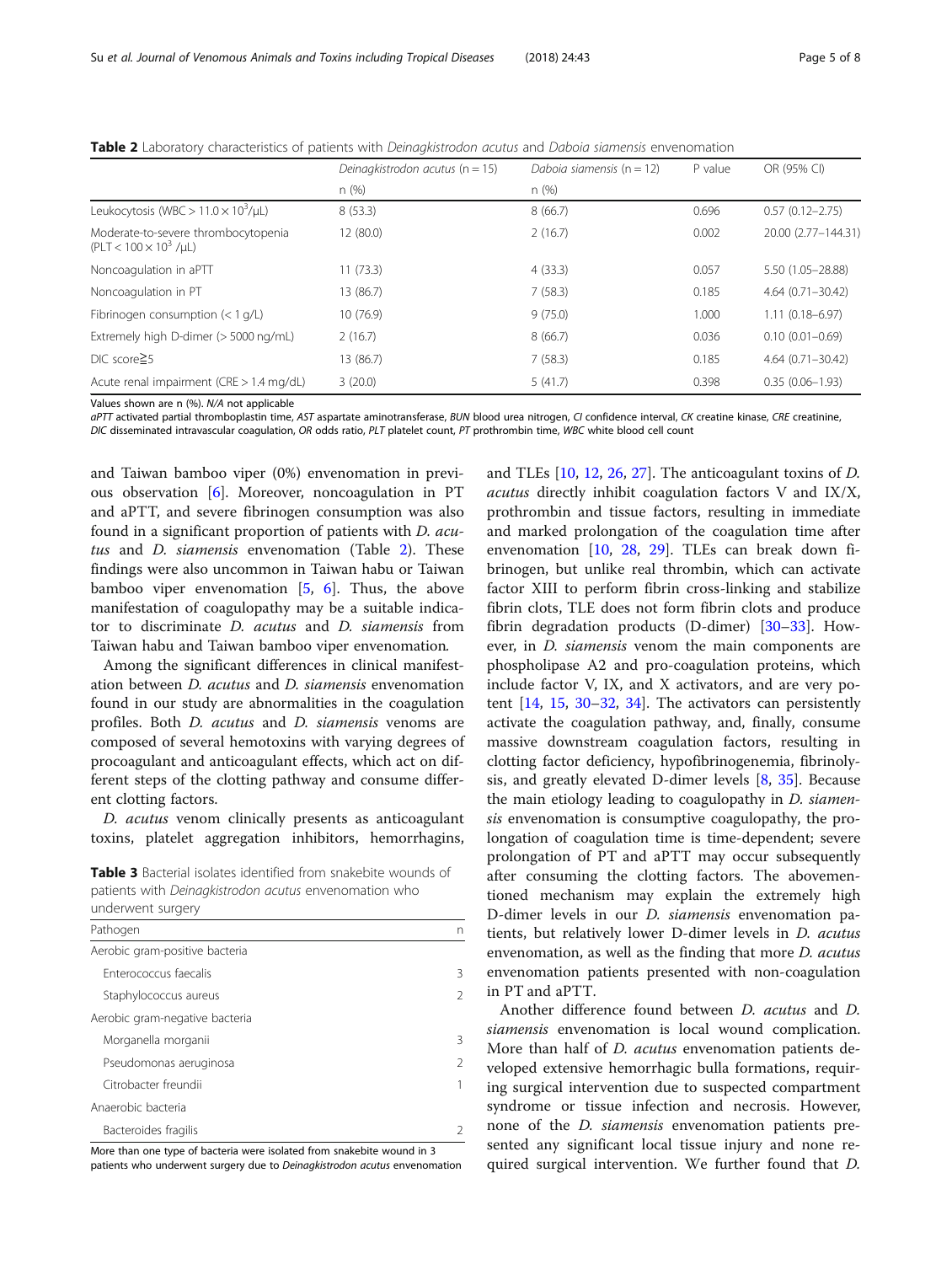<span id="page-5-0"></span>

acutus envenomation patients who had undergone surgery showed evidence of wound infection. The isolated bacteria from the surgical wounds are usually a mixed spectrum, including aerobic Gram-positive and -negative, and anaerobic bacteria. This finding indicates that wound infection may partly contribute to complication in cases of D. acutus envenomations. The use of

broad-spectrum antibiotics to cover mixed bacterial infection may be necessary in D. acutus envenomation. In addition, being the most venomous snake of the crotalinae subfamily in Taiwan, D. acutus can inject 3, 5, and 15 times the amount of venom per envenomation than that of Protobothrops mucrosquamatus, D. siamensis and Trimeresurus stejnegeri, respectively [[13](#page-7-0)]. Local hemotoxic venom can affect coagulation, destroy endothelial cells and tissue, increase vascular permeability, and cause extensive vascular damage, which may explain the extensive wound complications observed in *D. acutus* envenomations [\[36\]](#page-7-0). Conversely, the venom amount in

each injection of D. siamensis bite was much less than that of *D. acutus* [[13\]](#page-7-0). Although, similar toxic proteins exist in the venom of D. siamensis, relatively weaker local tissue effects were associated with D. siamensis envenomation in this study; similar findings in relation to D. siamensis in Taiwan have been reported [\[8](#page-7-0), [9](#page-7-0)].

In our study, moderate-to-severe thrombocytopenia was the most significant feature that could discriminate between *D. acutus* and *D. siamensis* envenomation. Both envenomations are likely to develop thrombocytopenia, but D. acutus causes more severe thrombocytopenia. Previous studies have demonstrated that D. acutus venom contains components that target platelets [[25](#page-7-0), [37](#page-7-0)–[40](#page-7-0)]. However, the mechanism of severe thrombocytopenia in D. acutus envenomation has scarcely been investigated in in vitro. Nonetheless, previous studies in rat models and humans both demonstrate this result [[7](#page-7-0), [15\]](#page-7-0). In human cases of D. acutus envenomation, severe thrombocytopenia was found in patients within 4 h after a snakebite [\[7\]](#page-7-0). In rat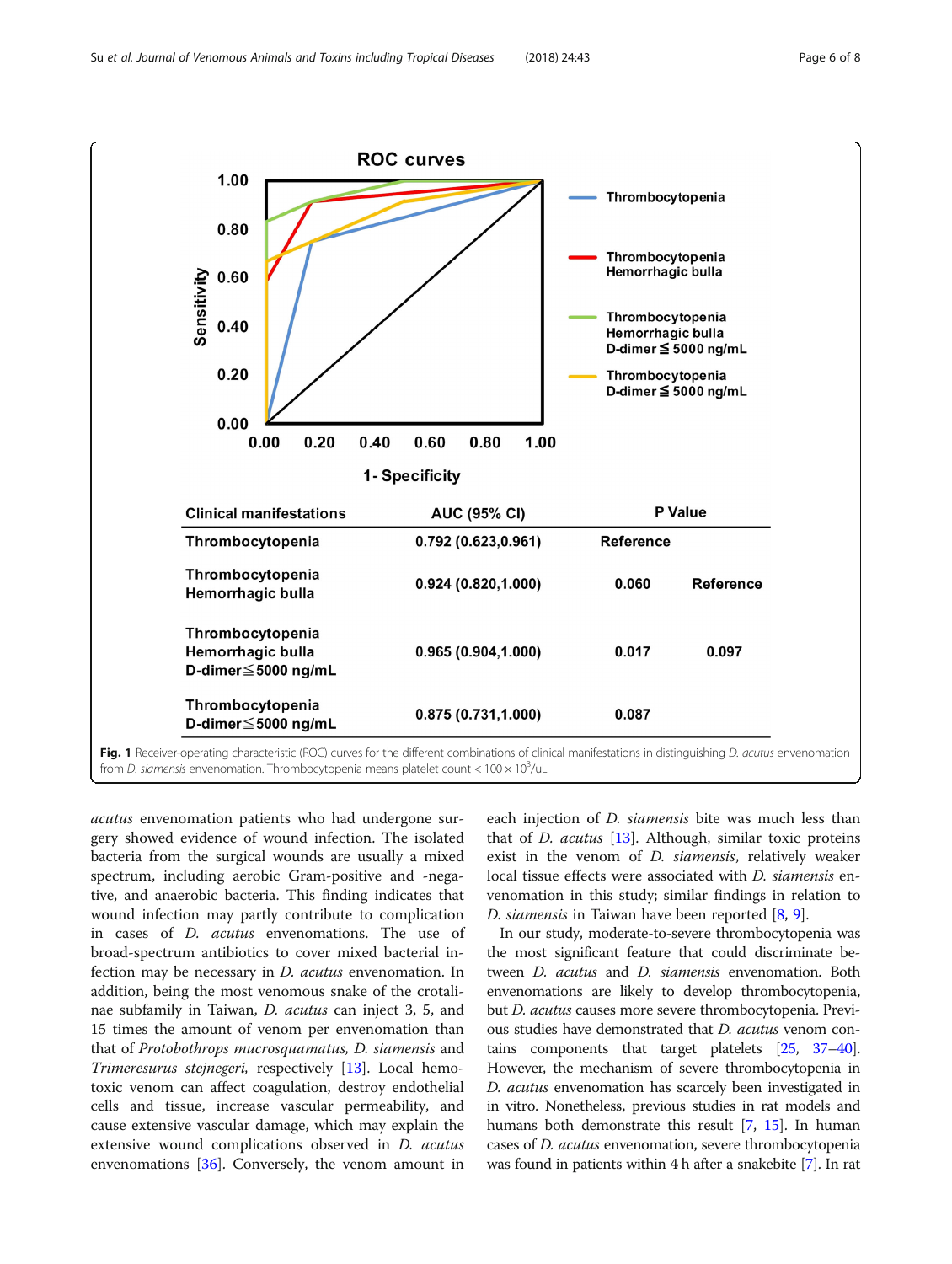experiments, severe thrombocytopenia was found within 10 min after injecting agkicetin-C, a potent antagonist of platelet glycoprotein Ib-IX-V, purified from D. acutus venom [[39](#page-7-0)]. In addition to the possible direct venom effects that result in platelet consumption, sequestration of platelets by extensive tissue and vascular injury, and the severe wound infections found in D. acutus envenomation may all contribute to severe thrombocytopenia in humans with *D. acutus* envenomation.

However, thrombocytopenia in D. siamensis is thought to be related to thrombin-induced platelet aggregation and activation [\[34\]](#page-7-0). The pro-coagulation proteins found in D. siamensis venom produce massive fibrin clots and consume platelets to form systemic microthrombi [[9](#page-7-0), [41\]](#page-7-0). Although severe thrombocytopenia may also occur in D. siamensis envenomation, it usually takes more than 12 h after the snakebite for thrombocytopenia to occur in these patients [[8\]](#page-7-0).

In order to apply our findings to the clinical practice of EDs, we focused our analysis on simply defined abnormalities of coagulation profiles, such as extremely high D-dimer levels and noncoagulation in PT or aPTT, but we did not measure the optimal cutoff point via the ROC curve from individual laboratory data. Moreover, when considering that a single clinical feature may not be acceptable to accurately differentiate between these two types of snakebites, we combined different clinical and laboratory features to optimize the ROC curve. The combined model using thrombocytopenia, hemorrhagic bulla formation, and a lack of extremely high D-dimer levels had the best discriminatory power in distinguishing *D. acutus* from *D. siamensis* envenomation  $(AUC =$ 0.965 [95% CI, 0.904–1.000]). Combining the two features of thrombocytopenia and hemorrhagic bulla formation is also an acceptable diagnostic marker in distinguishing these two types of snakebites  $(AUC = 0.924$ [95% CI, 0.820–1.000]).

There are several limitations in our study. First, this is a 13-year retrospective study and all patient data were collected from patient charts or electronic medical records. Non-uniform descriptions of signs or symptoms recorded by different physicians may influence and induce some bias. Second, although this is the largest native study regarding D. acutus and D. siamensis envenomation over the last 20 years in Taiwan, the sample size was still small due to the rarity of both types of snakebites. Third, due to the lack of a definitive guideline to manage these two snakebites in Taiwan, different treatment strategies in clinical practice might influence clinical outcomes and result in the missing values of some laboratory tests. Fourth, although we tried our best to discriminate snake species according to patient's identification, clinical symptoms or defined criteria, there is still probable misidentification owing to non-visible real

snake in ED. A prospective study conducted to validate our findings should be considered. In addition, the time-dependent change in coagulation profiles, the quantification of specific clotting factors, such as factor X, and development of the severity grading system should be considered in further studies.

## Conclusions

Among the 6 most common venomous snakes in Taiwan, life-threatening coagulopathy is frequently attributed to either *D. acutus* or *D. siamensis* envenomation. In the clinical differential diagnosis between these two types of snakebites, the presence of hemorrhagic bulla and moderate-to-severe thrombocytopenia are clinical features uniquely associated with D. acutus envenomation. However, extremely high D-dimer levels are indicative of D. siamensis envenomation.

#### Abbreviations

APTT: Activated partial thromboplastin time; AUC: Area under curve; D. acutus: Deinagkistrodon acutus; D. siamensis: Daboia siamensis; DIC: Disseminated intravascular coagulation; ED: Emergency department; ORs: Odds ratios; PT: Prothrombin time (PT); ROC: Receiver operating characteristic; TLE: Thrombin-like enzyme; WBC: White blood cell count

#### Acknowledgements

We thank Miss Wan-Ting Huang and the Department of Medical Research of Ditmanson Medical Foundation, Chia-Yi Christian Hospital for assistance with the statistical analysis.

#### Funding

Not applicable.

#### Availability of data and materials

The datasets used and/or analyzed during the current study are available from the corresponding author upon reasonable request.

#### Authors' contributions

The first two authors, HUS and SWH interpreted the clinical findings and drafted the manuscript. The third authors, YCM provide detailed data collection from Taichung Veteran General Hospital and provided professional opinion. The fourth and sixth authors, MWL and PFL provided data collection from Hualien Tzu Chi Medical center and professional opinion. The fifth author KHL provide professional opinion and help revised the manuscript. The correspondent author MJT designed this study, interpreted the clinical findings and revised the manuscript. All authors read and approved the final manuscript.

#### Ethics approval and consent to participate

The institutional review board of the Hualien Tzu Chi Medical Center approved the study protocol (IRB106–128-B).

#### Consent for publication

Not applicable.

## Competing interests

The authors declare that they have no competing interests.

### Publisher's Note

Springer Nature remains neutral with regard to jurisdictional claims in published maps and institutional affiliations.

#### Author details

<sup>1</sup> Department of Emergency Medicine, E-Da Hospital and I-Shou University, Kaohsiung, Taiwan. <sup>2</sup>The School of Chinese Medicine for Post Baccalaureate